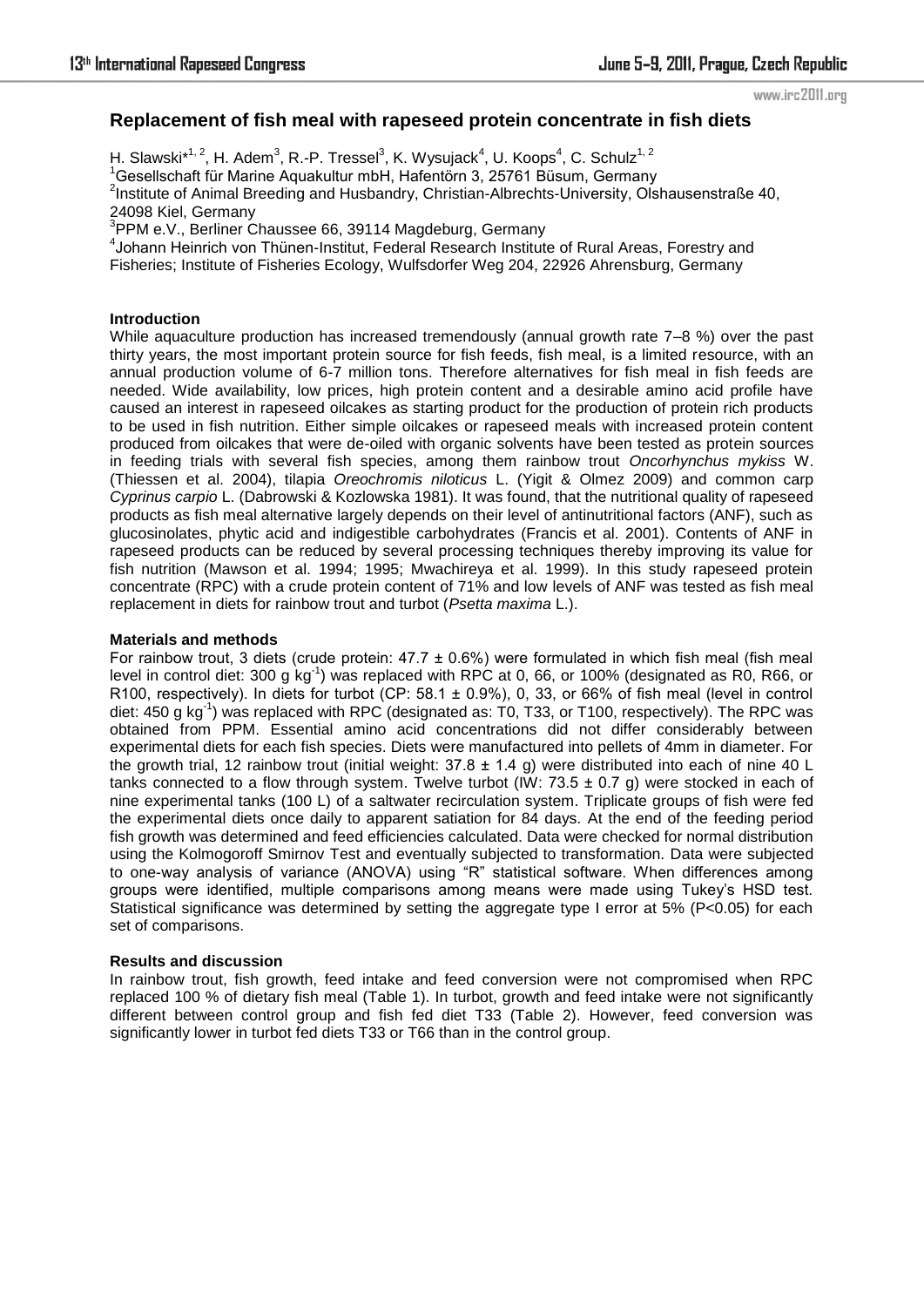www.irc2011.org

**Table** 1 Growth, feed efficiencies and survival of rainbow trout fed experimental diets

| Parameter                | R0                | R66                     | R <sub>100</sub>     |
|--------------------------|-------------------|-------------------------|----------------------|
| Initial weight (g)       | $37.6 \pm 1.9$    | $37.4 \pm 1.6$          | $38.5 \pm 1.0$       |
| Final weight (g)         | $102.8 \pm 11.5$  | $94.0 \pm 2.4$          | $97.0 \pm 6.6$       |
| Daily growth (%)         | $1.19 \pm 0.08$   | $1.10 \pm 0.06$         | $1.10 \pm 0.08$      |
| Feed intake (g TS)       | $78.5 \pm 10.9$   | $75.8 \pm 3.4$          | $74.7 \pm 5.1$       |
| Feed conversion ratio    | $1.09^a \pm 0.02$ | $1.22^b \pm 0.03$       | $1.18^{ab} \pm 0.06$ |
| Protein efficiency ratio | $1.91^a \pm 0.04$ | $1.70^{\circ} \pm 0.03$ | $1.89^{ab} \pm 0.04$ |
| Survival (%)             | $100 \pm 0.0$     | $97.2 \pm 4.8$          | $91.7 \pm 8.3$       |

Values in the same row with different superscripts are significantly different (Tukey's test; P<0.05)

**Table 2** Growth, feed efficiencies and survival of turbot fed experimental diets

| Parameter                | T0                      | T33                     | T66               |
|--------------------------|-------------------------|-------------------------|-------------------|
| Initial weight (g)       | $73.1 \pm 1.0$          | $74.1 \pm 0.4$          | $73.3 \pm 0.4$    |
| Final weight (g)         | $147.5^{\circ}$ ± 10.3  | $145.0^a \pm 7.5$       | $122.2^b \pm 4.5$ |
| Daily growth (%)         | $0.83^{\circ} \pm 0.07$ | $0.80^a \pm 0.07$       | $0.61^b \pm 0.05$ |
| Feed intake (g TS)       | $73.9^{\circ}$ ± 8.2    | $82.6^a \pm 10.8$       | $58.2^b \pm 1.1$  |
| Feed conversion ratio    | $1.00^a \pm 0.06$       | $1.16^b \pm 0.03$       | $1.20^b \pm 0.09$ |
| Protein efficiency ratio | $1.75^a \pm 0.11$       | $1.49^{\circ} \pm 0.04$ | $1.42^b \pm 0.11$ |
| Survival (%)             | $94.4 \pm 9.6$          | $100 \pm 0.0$           | $100 \pm 0.0$     |

Values in the same row with different superscripts are significantly different (Tukey's test; P<0.05)

Reduced diet acceptance of turbot fed on diet T66 may result from negative influences on diet taste induced by antinutritional factors present in RPC. It is known that the bitter taste exuded by glucosinolate metabolites, such as isothiocyanates and vinyloxazolidinethiones, present in rapeseed meals can potentially retard diet acceptance in fish. This was found in *O. mykiss* and *P. maxima* at dietary glucosinolate levels of 7.3 µmol g<sup>-1</sup> or 18.7 µmol g<sup>-1</sup>, respectively (Burel et al. 2000ab). The RPC used in our study contained 1.32  $\mu$ mol glucosinolates g<sup>-1</sup>. Accordingly, highest calculated dietary glucosinolate concentrations were 0.4  $\mu$ mol g<sup>-1</sup> in diet R100 and T66. These values are far below the level when glucosinolates become detrimental on food intake of *O. mykiss* and *P. maxima* as stated by Burel *et al.* (2000ab). But, to our observation a typical mustard smell of glucosinolates was still noticeable in diets R100 and T66. We assume therefore, that diet taste was negatively affected by RPC inclusion, playing a more significant role in diet acceptance by turbot as stated by Burel et al. (2000b) compared to rainbow trout. Different feed efficiencies between turbot fed on the control diet and fish fed diet T33 or T66 may result from antinutritional factors present in RPC (e.g. polysaccharides, phytic acid) that are known to reduce diet digestibility and nutrient as well as mineral availability especially in turbot (Burel et al. 2000b; Francis et al. 2001). Consecutive feeding trials will clarify, if successful fish meal replacement level with RPC in diets for carnivorous fish can be increased by adding feed attractants and phytase to diets in order to overcome problems with antinutritional factors present in RPC.

#### **Acknowledgements**

The project was financed by The European Fisheries Fund and the Zukunftsprogramm Fischerei des Landes Schleswig-Holstein.

#### **References**

- Burel, C., Boujard, T., Escaffre, A. M., Kaushik, S. J., Boeuf, G., Mol, K., van der Geyten, S. & Kühn, E. R. (2000a): Dietary low glucosinolate rapeseed meal affects thyroid status and nutrient utilization in rainbow trout (*Oncorhynchus mykiss*). Brit. J. Nutr. 83: 653–664.
- Burel, C., Boujard, T., Kaushik, S.J., Boeuf, G., van der Geyten, S., Mol, K.A., Kühn, E.R., Quinsac, A., Krouti, M. & Ribaillier, D. (2000b) Potential of plant-protein sources as fish meal substitutes in diets for turbot (*Psetta maxima*): growth, nutrient utilisation and thyroid status. Aquaculture 188: 363- 382.
- Dabrowski, K. & Kozlowska, H. (1981): Rapeseed meal in the diet of common carp reared in heated waters. I. Growth of fish and utilization of the diet. In: Aquaculture in Heated Effluents and Recirculation Systems. Hamburg: K. Tiews, Heenemann.
- Francis, G., Makkar, H. P. S. & Becker, K. (2001): Antinutritional factors present in plant-derived alternate fish feed ingredients and their effects in fish. Aquaculture 199: 197–227.